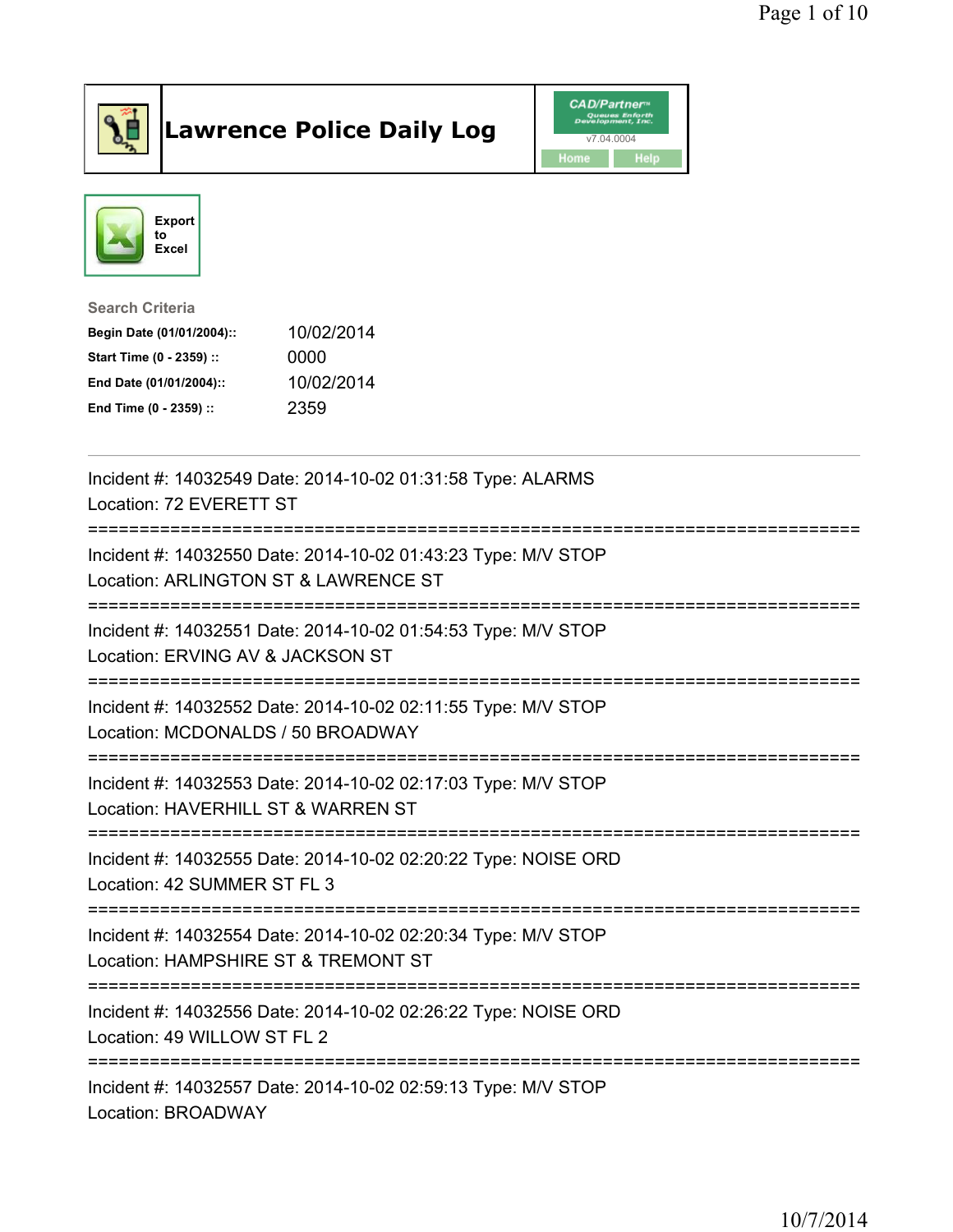| Incident #: 14032558 Date: 2014-10-02 06:15:31 Type: TOW/REPOSSED<br>Location: 65 RAILROAD ST                                            |
|------------------------------------------------------------------------------------------------------------------------------------------|
| Incident #: 14032559 Date: 2014-10-02 06:38:41 Type: WARRANT SERVE<br>Location: 100 DORCHESTER ST #1                                     |
| Incident #: 14032560 Date: 2014-10-02 06:42:00 Type: WARRANT SERVE<br>Location: 49 BROMFIELD ST FL 3RD                                   |
| Incident #: 14032561 Date: 2014-10-02 07:04:56 Type: PARK & WALK<br>Location: 205 BROADWAY                                               |
| Incident #: 14032562 Date: 2014-10-02 07:12:18 Type: AUTO ACC/PED<br>Location: MARKET ST & PARKER ST                                     |
| Incident #: 14032563 Date: 2014-10-02 07:22:10 Type: TRESPASSING<br>Location: 48 CEDAR ST                                                |
| Incident #: 14032564 Date: 2014-10-02 07:24:40 Type: MV/BLOCKING<br>Location: 140 WATER ST                                               |
| ;=============================<br>Incident #: 14032565 Date: 2014-10-02 07:35:26 Type: ALARMS<br>Location: 183 BROADWAY<br>------------- |
| Incident #: 14032566 Date: 2014-10-02 07:41:10 Type: M/V STOP<br>Location: E HAVERHILL ST & PROSPECT ST                                  |
| Incident #: 14032567 Date: 2014-10-02 07:44:30 Type: WARRANT SERVE<br>Location: 62 HOLLY ST                                              |
| Incident #: 14032568 Date: 2014-10-02 07:57:58 Type: WARRANT SERVE<br>Location: 95 FARNHAM ST                                            |
| Incident #: 14032569 Date: 2014-10-02 07:59:11 Type: ASSSIT AMBULANC<br>Location: 135 BUTLER ST                                          |
| Incident #: 14032570 Date: 2014-10-02 08:04:03 Type: LIC PLATE STO<br>Location: 317 S BROADWAY                                           |
| Incident #: 14032571 Date: 2014-10-02 08:19:39 Type: M/V STOP<br>Location: E LIAMEDLIII L CT 0 LIIOLI CT                                 |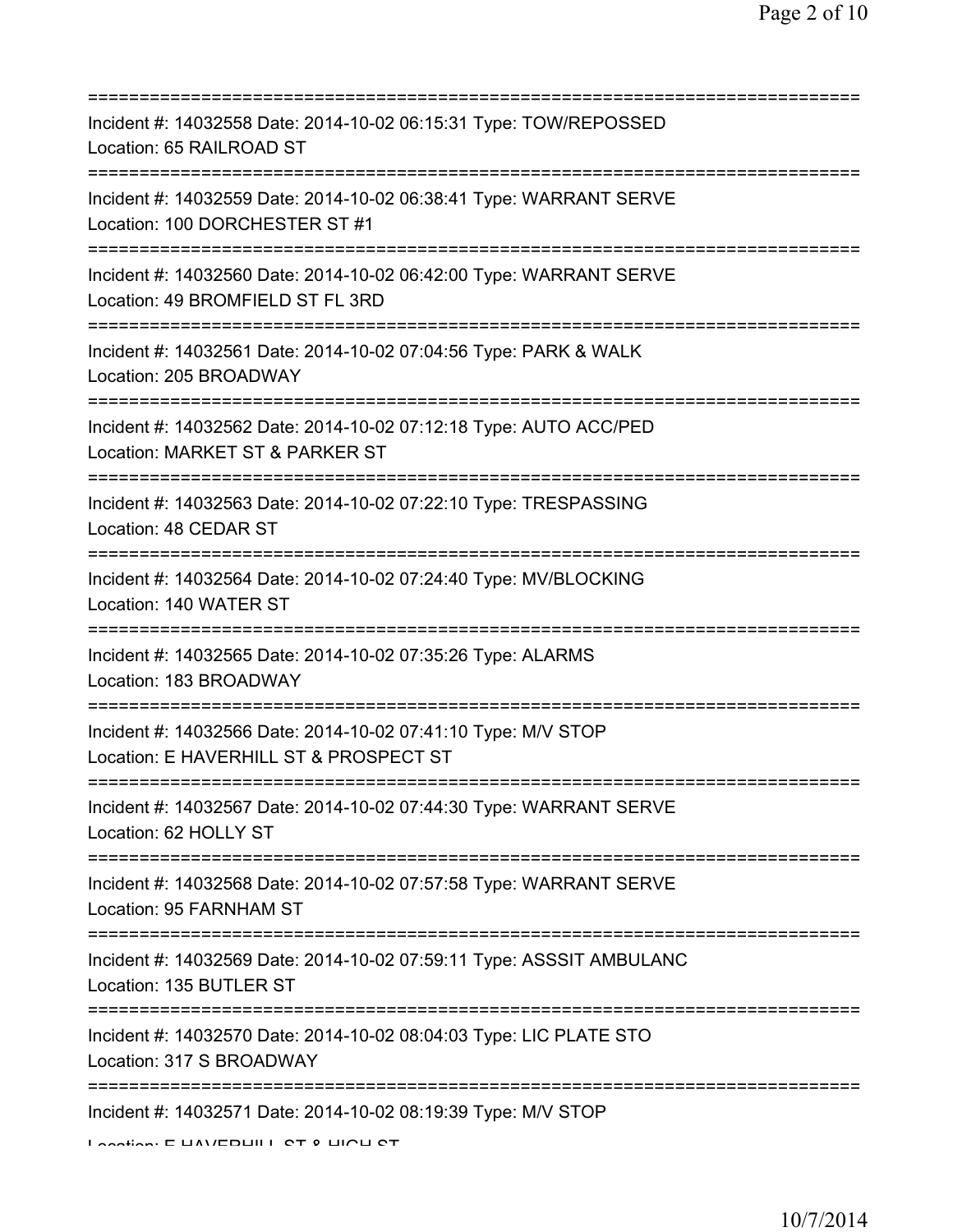| Incident #: 14032572 Date: 2014-10-02 08:30:33 Type: HIT & RUN M/V<br>Location: 65 FLORENCE AV                                       |
|--------------------------------------------------------------------------------------------------------------------------------------|
| Incident #: 14032573 Date: 2014-10-02 08:35:46 Type: MAN DOWN<br>Location: 50 BROADWAY                                               |
| Incident #: 14032574 Date: 2014-10-02 08:54:13 Type: A&B PAST<br>Location: 141 AMESBURY ST #404<br>========================          |
| Incident #: 14032575 Date: 2014-10-02 09:12:08 Type: CK WELL BEING<br><b>Location: MERRIMACK ST</b>                                  |
| Incident #: 14032576 Date: 2014-10-02 09:17:14 Type: DISTURBANCE<br>Location: 150 ARLINGTON ST                                       |
| Incident #: 14032577 Date: 2014-10-02 09:41:46 Type: MEDIC SUPPORT<br>Location: 6 DIAMOND ST #2<br>:================================ |
| Incident #: 14032578 Date: 2014-10-02 09:54:42 Type: DRUG OVERDOSE<br>Location: BROADWAY & CANAL ST                                  |
| Incident #: 14032579 Date: 2014-10-02 10:11:30 Type: SUS PERS/MV<br>Location: BROADWAY & WATER ST                                    |
| Incident #: 14032580 Date: 2014-10-02 10:15:06 Type: TOW OF M/V<br>Location: 2 MUSEUM SQ                                             |
| Incident #: 14032581 Date: 2014-10-02 10:15:18 Type: FIGHT<br>Location: 23 SAXONIA AV                                                |
| Incident #: 14032582 Date: 2014-10-02 10:18:22 Type: UNWANTEDGUEST<br>Location: 102 HANCOCK ST FL 3                                  |
| Incident #: 14032583 Date: 2014-10-02 10:25:40 Type: DRUG VIO<br>Location: 233 HAVERHILL ST                                          |
| Incident #: 14032584 Date: 2014-10-02 10:27:46 Type: SUS PERS/MV<br>Location: HESS / 500 S UNION ST                                  |
| ==================================<br>Incident #: 14032585 Date: 2014-10-02 10:30:44 Type: SUS PERS/MV                               |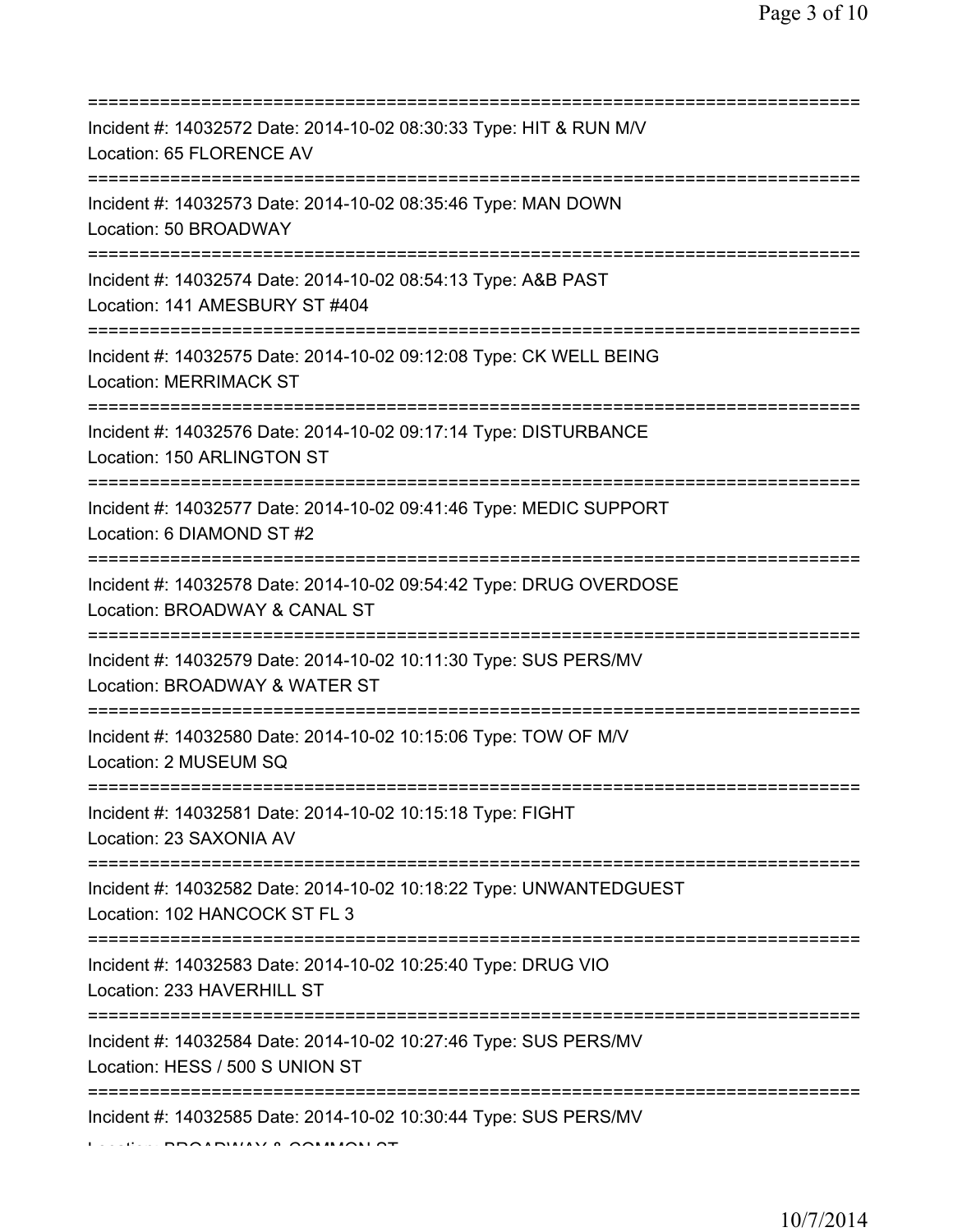=========================================================================== Incident #: 14032586 Date: 2014-10-02 10:37:14 Type: ANIMAL COMPL Location: 117 BUTLER ST =========================================================================== Incident #: 14032587 Date: 2014-10-02 10:43:31 Type: AUTO ACC/UNK PI Location: 48 WINTHROP AV =========================================================================== Incident #: 14032588 Date: 2014-10-02 10:47:37 Type: SUS PERS/MV Location: 43 SUMMER ST =========================================================================== Incident #: 14032589 Date: 2014-10-02 10:50:46 Type: DISTURBANCE Location: GULF STATION / 325 WINTHROP AV =========================================================================== Incident #: 14032590 Date: 2014-10-02 11:07:28 Type: AUTO ACC/NO PI Location: 325 WINTHROP AV =========================================================================== Incident #: 14032591 Date: 2014-10-02 11:08:54 Type: SPECIAL CHECK Location: RESERVOIR DR =========================================================================== Incident #: 14032592 Date: 2014-10-02 11:11:14 Type: TOW OF M/V Location: 64 BROMFIELD ST =========================================================================== Incident #: 14032593 Date: 2014-10-02 11:13:13 Type: ALARM/BURG Location: LAWRENCE REAL ESTATE COMPANY / 139 NEWBURY ST =========================================================================== Incident #: 14032594 Date: 2014-10-02 11:17:54 Type: B&E/PAST Location: 362 ESSEX ST =========================================================================== Incident #: 14032595 Date: 2014-10-02 11:23:14 Type: A&B PROG Location: 357 HOWARD ST =========================================================================== Incident #: 14032596 Date: 2014-10-02 11:24:38 Type: TOW OF M/V Location: BENNINGTON ST & ERVING AV =========================================================================== Incident #: 14032597 Date: 2014-10-02 11:42:17 Type: TOW OF M/V Location: 145 AMESBURY ST =========================================================================== Incident #: 14032598 Date: 2014-10-02 11:44:26 Type: FIGHT Location: BROADWAY & HAVERHILL ST =========================================================================== Incident #: 14032599 Date: 2014-10-02 11:49:47 Type: DISTURBANCE

Location: FRANKLIN ST & TREMONT ST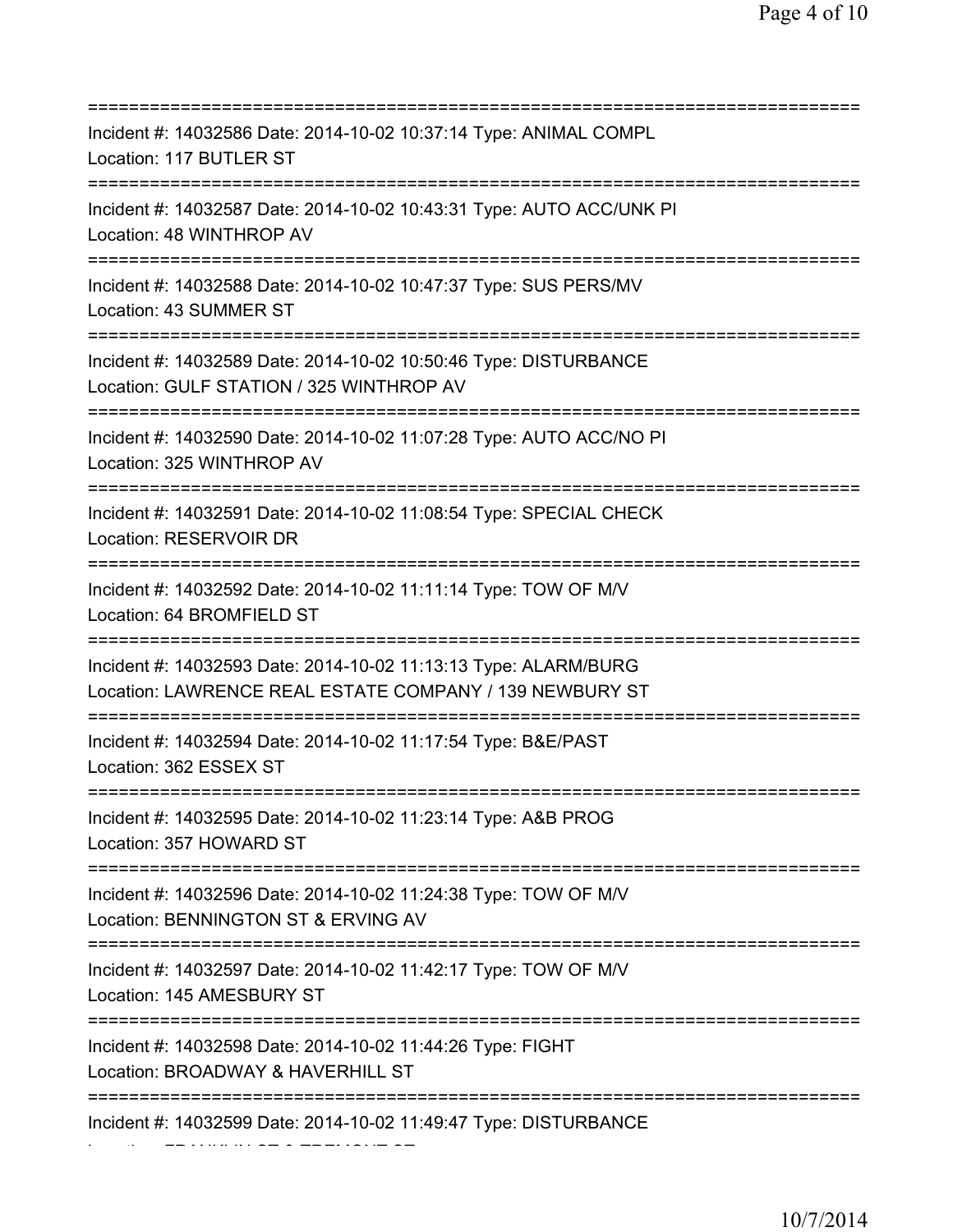| ============================                                                                                                                  |
|-----------------------------------------------------------------------------------------------------------------------------------------------|
| Incident #: 14032600 Date: 2014-10-02 11:50:50 Type: TOW OF M/V<br>Location: 7 CHELMSFORD ST                                                  |
| Incident #: 14032601 Date: 2014-10-02 11:53:07 Type: SUICIDE ATTEMPT<br>Location: 99 SUMMER ST FL 2                                           |
| Incident #: 14032602 Date: 2014-10-02 11:58:40 Type: TOW OF M/V<br>Location: 141 AMESBURY ST                                                  |
| Incident #: 14032603 Date: 2014-10-02 12:12:27 Type: TOW OF M/V<br>Location: AMESBURY ST & HAVERHILL ST<br>:=======================           |
| Incident #: 14032604 Date: 2014-10-02 12:15:55 Type: A&B PAST<br>Location: 15 UNION ST                                                        |
| Incident #: 14032605 Date: 2014-10-02 12:17:37 Type: DRUG OVERDOSE<br>Location: 238 HAVERHILL ST<br>=========================                 |
| Incident #: 14032606 Date: 2014-10-02 12:38:52 Type: B&E/PAST<br>Location: 3 SARGENT ST                                                       |
| Incident #: 14032607 Date: 2014-10-02 13:00:03 Type: ASSSIT AMBULANC<br>Location: 362 ESSEX ST #APT 301                                       |
| Incident #: 14032608 Date: 2014-10-02 13:14:47 Type: MAL DAMAGE<br>Location: 246 SALEM ST                                                     |
| Incident #: 14032609 Date: 2014-10-02 13:17:26 Type: DRUG VIO<br>Location: 15 UNION ST                                                        |
| Incident #: 14032610 Date: 2014-10-02 13:17:46 Type: GENERAL SERV<br>Location: 11 LAWRENCE ST #809                                            |
| Incident #: 14032611 Date: 2014-10-02 13:21:59 Type: M/V STOP<br>Location: DRACUT ST & S BROADWAY                                             |
| =====================================<br>Incident #: 14032612 Date: 2014-10-02 13:25:36 Type: GENERAL SERV<br>Location: 20 KINGSTON ST #APT 1 |
| =============================<br>Incident #: 14032613 Date: 2014-10-02 13:34:15 Type: LARCENY/MV/PAST                                         |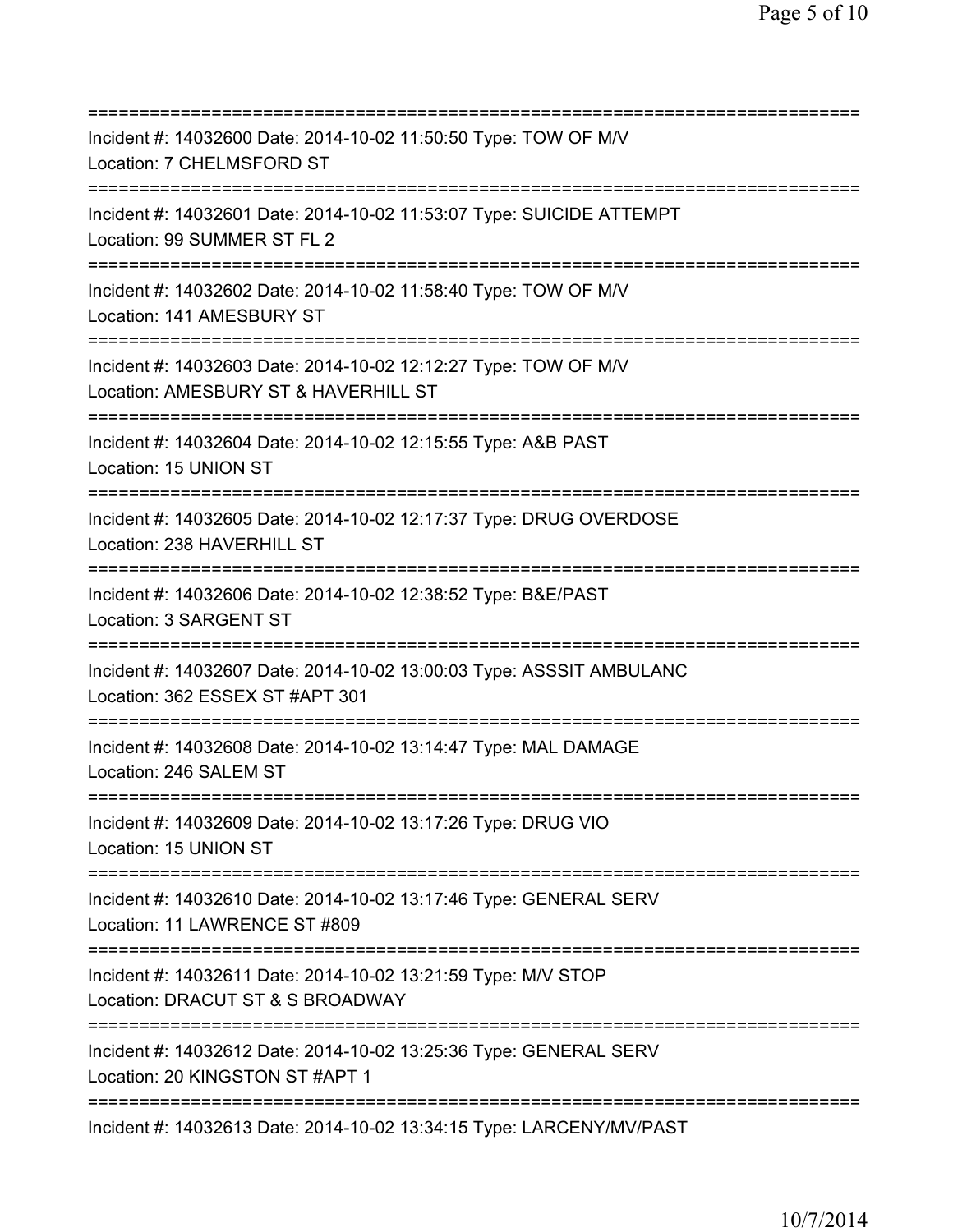=========================================================================== Incident #: 14032614 Date: 2014-10-02 13:40:02 Type: KEEP PEACE Location: 408 BROADWAY =========================================================================== Incident #: 14032615 Date: 2014-10-02 13:40:30 Type: RECOV/STOL/MV Location: 15 ALLSTON ST =========================================================================== Incident #: 14032616 Date: 2014-10-02 13:46:04 Type: INVESTIGATION Location: 120 HOWARD ST #4 =========================================================================== Incident #: 14032617 Date: 2014-10-02 13:52:34 Type: DISTURBANCE Location: 15 UNION ST =========================================================================== Incident #: 14032618 Date: 2014-10-02 13:59:43 Type: M/V STOP Location: 614 HAVERHILL ST =========================================================================== Incident #: 14032619 Date: 2014-10-02 14:02:26 Type: MAN DOWN Location: YWCA / 38 LAWRENCE ST =========================================================================== Incident #: 14032620 Date: 2014-10-02 14:13:03 Type: TOW/REPOSSED Location: 35 S BROADWAY =========================================================================== Incident #: 14032621 Date: 2014-10-02 14:14:39 Type: IDENTITY THEFT Location: 33 JUNIPER ST =========================================================================== Incident #: 14032622 Date: 2014-10-02 14:16:39 Type: MV/BLOCKING Location: E GILBERT ST & S BROADWAY =========================================================================== Incident #: 14032623 Date: 2014-10-02 14:18:26 Type: M/V STOP Location: 690 HAVERHILL ST =========================================================================== Incident #: 14032625 Date: 2014-10-02 14:45:37 Type: KEEP PEACE Location: HAMPSHIRE ST & PARK ST =========================================================================== Incident #: 14032624 Date: 2014-10-02 14:46:27 Type: AUTO ACC/PI Location: 44 DORCHESTER ST =========================================================================== Incident #: 14032626 Date: 2014-10-02 14:53:10 Type: M/V STOP Location: ESSEX ST & OXFORD ST =========================================================================== Incident #: 14032627 Date: 2014-10-02 15:24:33 Type: M/V STOP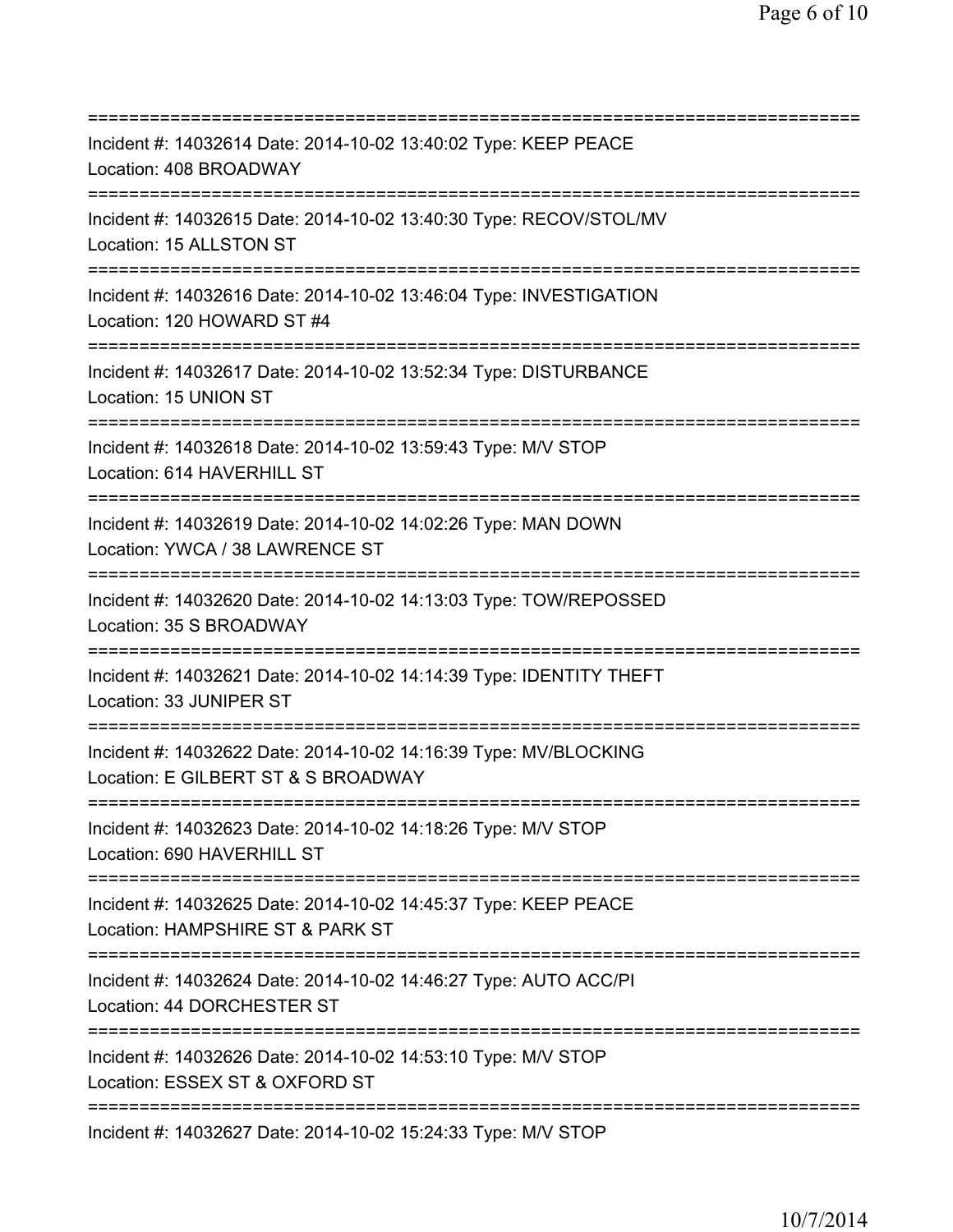Location: 582 ESSEX ST =========================================================================== Incident #: 14032628 Date: 2014-10-02 15:29:12 Type: DEATH SUDDEN Location: 46 MORTON ST #R FL 1 =========================================================================== Incident #: 14032629 Date: 2014-10-02 15:30:42 Type: BUILDING CHK Location: 55 PORTLAND ST =========================================================================== Incident #: 14032630 Date: 2014-10-02 15:42:17 Type: 209A/SERVE Location: 38 DUNSTABLE ST =========================================================================== Incident #: 14032631 Date: 2014-10-02 15:51:01 Type: SUS PERS/MV Location: 50 BROADWAY =========================================================================== Incident #: 14032632 Date: 2014-10-02 15:57:00 Type: TOW OF M/V Location: 201 BAILEY ST =========================================================================== Incident #: 14032633 Date: 2014-10-02 16:08:49 Type: TRESPASSING Location: LAWRENCE GENERAL HOSPITAL / 1 GENERAL ST =========================================================================== Incident #: 14032634 Date: 2014-10-02 16:13:25 Type: TOW OF M/V Location: 201 CRAWFORD ST =========================================================================== Incident #: 14032635 Date: 2014-10-02 16:26:23 Type: AUTO ACC/UNK PI Location: LAWRENCE ST & OAK ST =========================================================================== Incident #: 14032636 Date: 2014-10-02 16:31:09 Type: RECOV/STOL/MV Location: KENT ST & S UNION ST =========================================================================== Incident #: 14032637 Date: 2014-10-02 16:48:35 Type: MAL DAMAGE Location: HAVERHILL ST & MORTON ST =========================================================================== Incident #: 14032638 Date: 2014-10-02 16:58:44 Type: NEIGHBOR PROB Location: 3 CUTLER ST =========================================================================== Incident #: 14032639 Date: 2014-10-02 17:13:53 Type: THREATS Location: 12 ATKINSON ST =========================================================================== Incident #: 14032640 Date: 2014-10-02 17:25:02 Type: DISTURBANCE Location: LAWRENCE GENERAL HOSPITAL / 1 GENERAL ST =========================================================================== Incident #: 14032641 Date: 2014 10 02 17:31:07 Type: WARRANT SERVE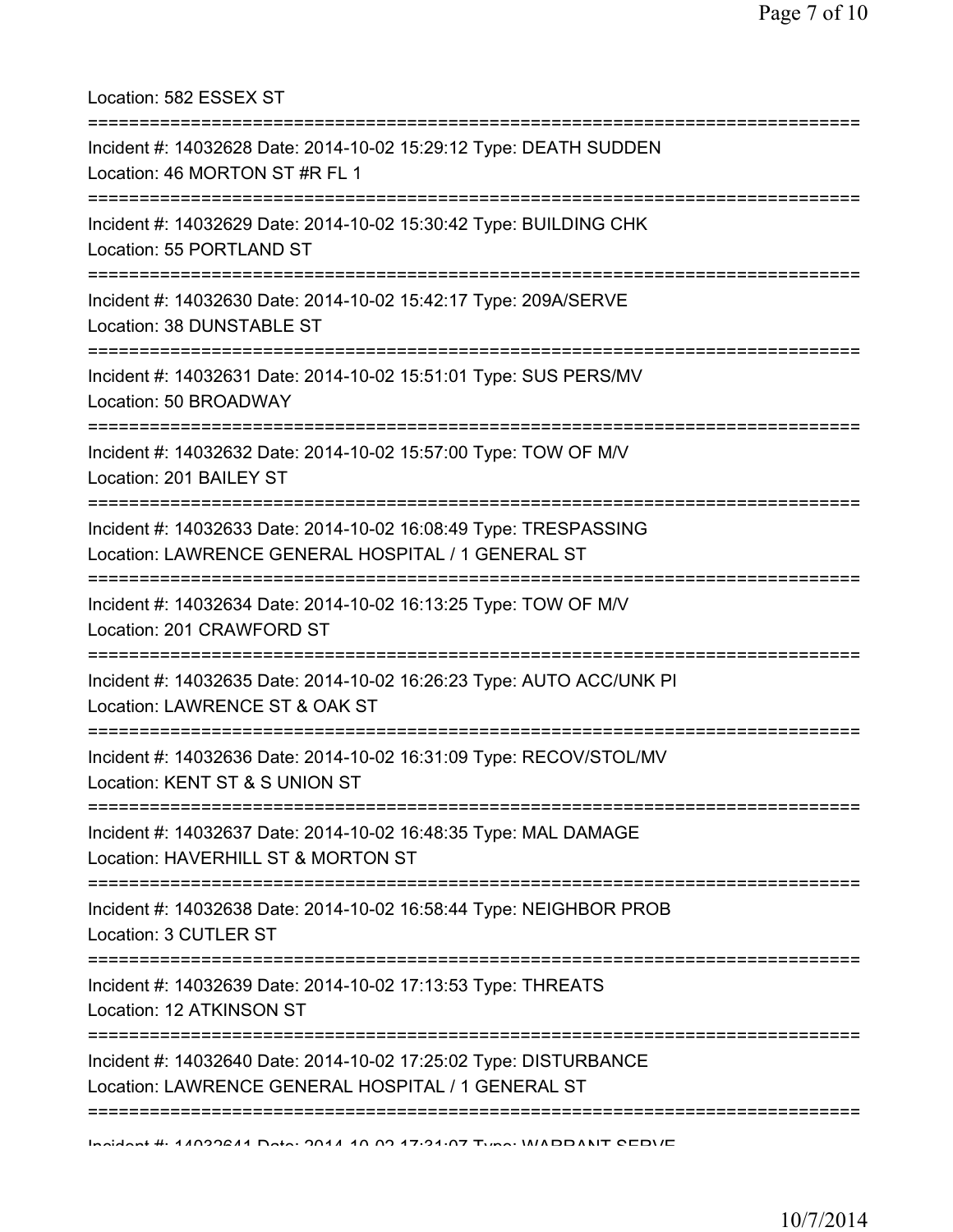| Location: 169 LAWRENCE ST FL 1ST<br>=====================================                                                        |
|----------------------------------------------------------------------------------------------------------------------------------|
| Incident #: 14032642 Date: 2014-10-02 17:38:41 Type: TEST QED<br>Location: 362 ESSEX ST<br>===================================== |
| Incident #: 14032643 Date: 2014-10-02 17:56:35 Type: M/V STOP<br>Location: BRADFORD ST & BROADWAY<br>=========================   |
| Incident #: 14032644 Date: 2014-10-02 18:06:58 Type: M/V STOP<br>Location: 77 WINTHROP AV                                        |
| Incident #: 14032645 Date: 2014-10-02 18:14:09 Type: LOST PROPERTY<br>Location: 90 LOWELL ST                                     |
| ====================================<br>Incident #: 14032646 Date: 2014-10-02 18:21:35 Type: MAN DOWN<br>Location: 107 GARDEN ST |
| Incident #: 14032647 Date: 2014-10-02 18:27:57 Type: DISTURBANCE<br>Location: MARKET ST & OSGOOD ST                              |
| Incident #: 14032648 Date: 2014-10-02 18:45:36 Type: SUS PERS/MV<br>Location: SEVEN ELEVEN / 370 BROADWAY                        |
| ============================<br>Incident #: 14032649 Date: 2014-10-02 18:52:38 Type: UNWANTEDGUEST<br>Location: 1 RIVERVIEW PL   |
| Incident #: 14032650 Date: 2014-10-02 18:56:01 Type: MAN DOWN<br>Location: PARK ST & SARATOGA ST                                 |
| Incident #: 14032651 Date: 2014-10-02 19:22:01 Type: HIT & RUN M/V<br>Location: 25 JORDAN ST                                     |
| Incident #: 14032652 Date: 2014-10-02 19:30:34 Type: SEX OFFENDER<br>Location: 30 MELROSE ST #A                                  |
| ==============<br>Incident #: 14032653 Date: 2014-10-02 19:50:16 Type: HIT & RUN M/V<br>Location: 17 JORDAN ST                   |
| Incident #: 14032654 Date: 2014-10-02 20:00:43 Type: HIT & RUN M/V<br>Location: 284 HIGH ST                                      |
|                                                                                                                                  |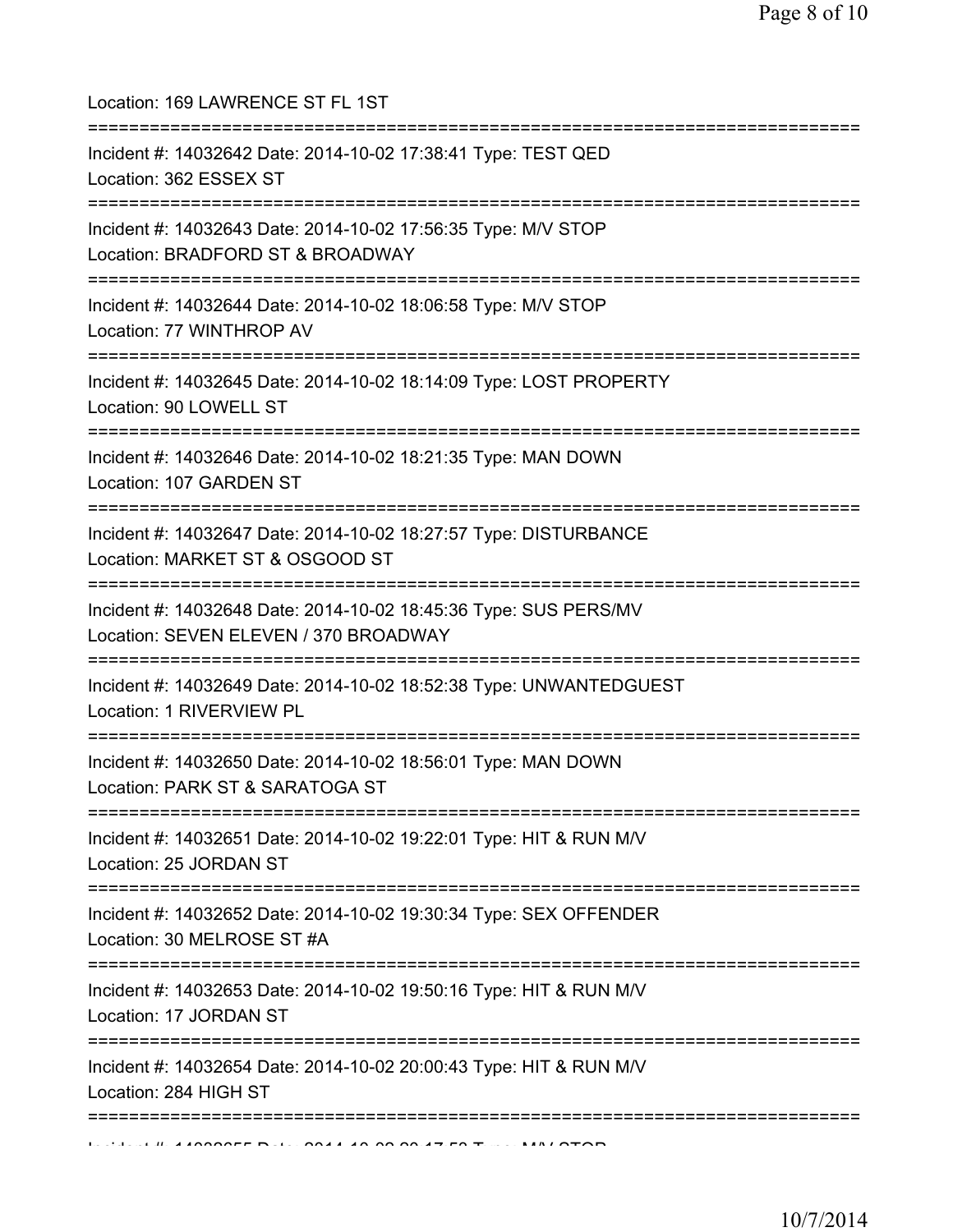| Location: CHESTNUT ST & WHITE ST                                                                                                    |
|-------------------------------------------------------------------------------------------------------------------------------------|
| Incident #: 14032656 Date: 2014-10-02 20:33:20 Type: AMBULANCE ASSSI<br>Location: S UNION ST & SALEM ST                             |
| Incident #: 14032657 Date: 2014-10-02 20:45:04 Type: M/V STOP<br>Location: MERRIMACK ST & S BROADWAY                                |
| Incident #: 14032658 Date: 2014-10-02 20:51:05 Type: AUTO ACC/NO PI<br>Location: AAA / 155 PARKER ST<br>========================    |
| Incident #: 14032659 Date: 2014-10-02 20:54:40 Type: M/V STOP<br>Location: KENT ST & S UNION ST                                     |
| Incident #: 14032660 Date: 2014-10-02 21:09:32 Type: M/V STOP<br>Location: 481 BROADWAY                                             |
| Incident #: 14032661 Date: 2014-10-02 21:11:16 Type: DISTURBANCE<br>Location: 3 STEVENS ST #B                                       |
| Incident #: 14032662 Date: 2014-10-02 21:24:19 Type: WARRANT SERVE<br>Location: 68 BOXFORD ST                                       |
| Incident #: 14032663 Date: 2014-10-02 21:58:18 Type: SUS PERS/MV<br>Location: BUSWELL ST & EUTAW ST                                 |
| Incident #: 14032664 Date: 2014-10-02 22:26:10 Type: ALARM/BURG<br>Location: OFFICE MANAGER INCORPORATED / 250 CANAL ST FL 5/53WEST |
| Incident #: 14032665 Date: 2014-10-02 23:17:00 Type: DISTURBANCE<br>Location: 98 FARNHAM ST                                         |
| Incident #: 14032666 Date: 2014-10-02 23:34:59 Type: AMBULANCE ASSSI<br>Location: 12 METHUEN ST FL 2                                |
| Incident #: 14032667 Date: 2014-10-02 23:41:38 Type: SUS PERS/MV<br>Location: HAFFNER'S GAS STATION / 69 PARKER ST                  |
|                                                                                                                                     |

357 record(s)

{ call presslog("2014-10-02","0000","2014-10-02","2359") }